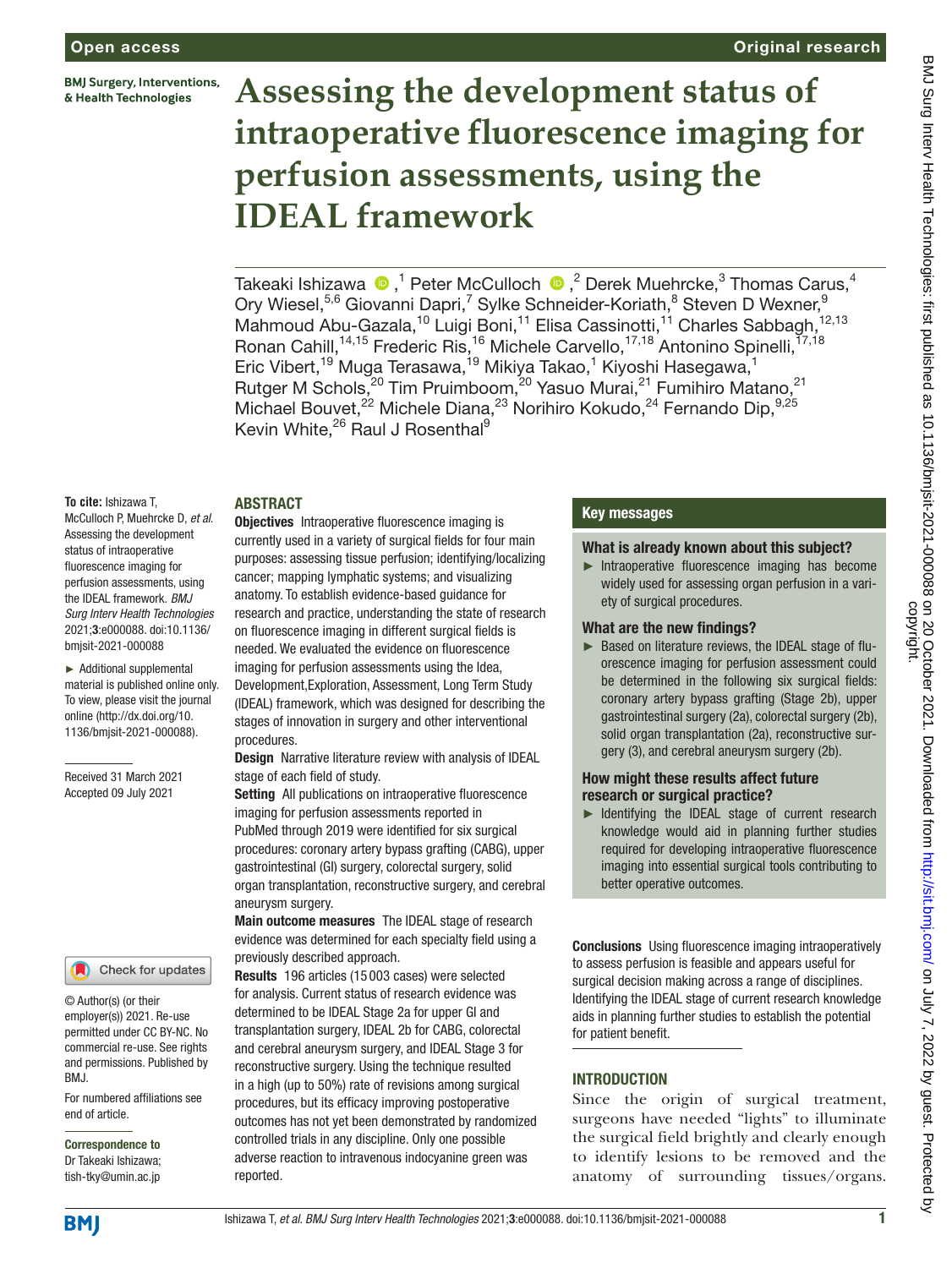Recently, surgeons have also started using "fluorescence signals", mainly in the near-infrared region invisible to the naked eye, for identifying biological structures, physiological function, and neoplastic transformation more clearly than naked-eye inspections or conventional whitelight examinations. $12$ 

In response to the widening use of intraoperative fluorescence imaging, the International Society for Fluorescence Guided Surgery (ISFGS) was established in 2014, aiming to deepen communication between surgeons, researchers, and industry engineers.<sup>3</sup> During discussions at the sixth annual meeting of the ISFGS in 2019, we launched a project to overview the development of intraoperative fluorescence imaging across surgical fields and applications, using the IDEAL framework $4<sup>5</sup>$  to identify which indications for fluorescence-guided surgery were ready for a randomized controlled trial (RCT) and which preparatory studies were needed in the other fields to increase the feasibility and value of future RCTs. The IDEAL framework describes five stages—Idea, Development, Exploration, Assessment, Long-term follow-up—in the evaluation life-cycle of surgical techniques, which can be recognised for a given technique by the types of study already published in which the technique was assessed.<sup>[6](#page-8-3)</sup> The IDEAL recommendations set out study designs and

reporting standards which aim to facilitate the rapid progress of research towards a definitive RCT (where possible) and beyond to surveillance studies.  $4-6$  The stages and method for identifying them from the literature are summarised in [figure](#page-1-0) 1, [table](#page-2-0) 1.

In this project, fluorescence imaging applications were classified into (1) Perfusion assessment, (2) Cancer identification, (3) Lymphatic system identification, and (4) Anatomy visualization. Assessing tissue/organ perfusion is the oldest and most widely distributed of these applications. In 199[7](#page-8-4), Lund and Jogestrand<sup>7</sup> reported in vivo fluorescence imaging techniques for the evaluation of regional cutaneous perfusion in occlusive arterial disease, based on pioneering work by Lange and Boyd<sup>[8](#page-8-5)</sup> published in 1942. In vivo fluorescence imaging using intravenous indocyanine green (ICG) has also been applied to ophthalmic fundus angiography<sup>[9](#page-8-6)</sup> and a range of other uses. Since the dawn of this century, the use of fluorescence imaging techniques has been reported for visualizing blood flow during reconstructive surgery  $(2002),<sup>10</sup>$  coronary artery bypass grafting  $(CABG),<sup>11</sup>$  cerebral aneurysm surgery  $(2003)$ ,<sup>[12](#page-8-9)</sup> solid organ transplantation  $(2004)$ ,<sup>13</sup> and both colorectal  $(2010)$ <sup>14</sup> and upper gastrointestinal (upper GI,  $2011$ )<sup>[15](#page-8-12)</sup> surgery. In this study, the state of current research on the use of fluorescence



<span id="page-1-0"></span>Authors: Nicole Bilbro MD, MPH, Allison Hirst BA, MSc, Prof Peter McCulloch

Figure 1 Flowchart of the ideal staging system. Cited from a webpage of the ideal collaboration: [https://www.ideal](https://www.ideal-collaboration.net/wp-content/uploads/2021/04/IDEAL-Stages-Guidebook-Final.pdf)[collaboration.net/wp-content/uploads/2021/04/IDEAL-Stages-Guidebook-Final.pdf.](https://www.ideal-collaboration.net/wp-content/uploads/2021/04/IDEAL-Stages-Guidebook-Final.pdf) [literature/](http://www.ideal-collaboration.net/ideal-flowchart-and-stage-questions-for-assessing-literature). RCT, randomized controlled trial.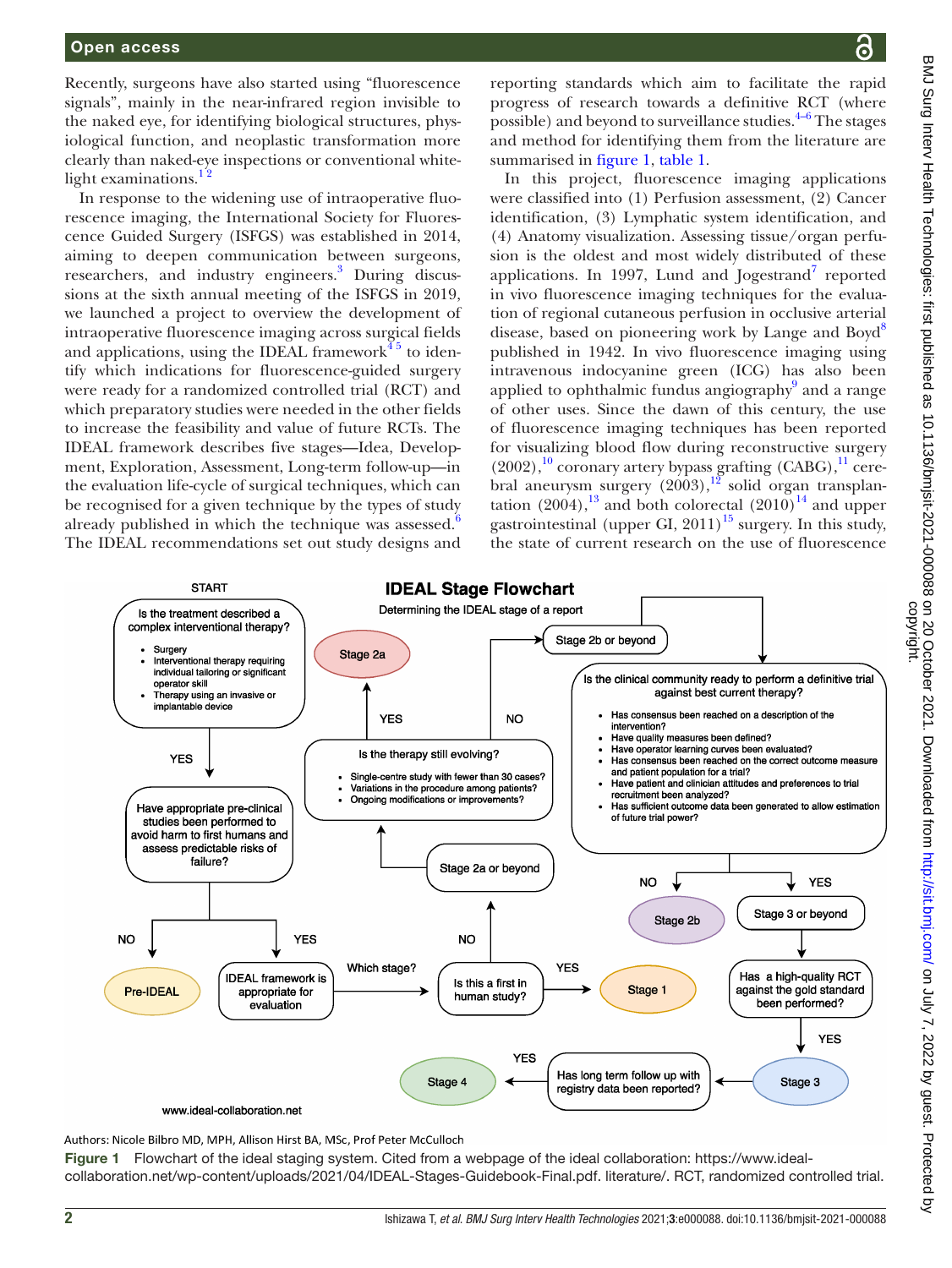<span id="page-2-0"></span>

| Table 1          | Breakdown of key considerations used to determine ideal Stage 6                                                                                                 |                                                                                                                                               |                                                                                                                                                       |
|------------------|-----------------------------------------------------------------------------------------------------------------------------------------------------------------|-----------------------------------------------------------------------------------------------------------------------------------------------|-------------------------------------------------------------------------------------------------------------------------------------------------------|
|                  | <b>Characteristics of reports</b>                                                                                                                               | Key issues addressed and content<br>items                                                                                                     | Key milestones for stage<br>completion                                                                                                                |
| Idea $(1)$       | One or very few reports<br>Appears to be the earliest or near earliest report<br>Only case reports or very small case series                                    | States that this is first in humans<br>Detailed technical description                                                                         | Reports an intervention not<br>previously used in human                                                                                               |
| Development (2a) | Small number of reports<br>Reports from one or a few centers<br>All reports have small number of patients<br>Nearly all reports are case series                 | Safety of procedure<br>Short-term outcomes<br>Discusses indications<br>Discusses technical detail and may<br>describe modifications           | Content and nature of reports<br>suggest intervention technique has<br>reached stability                                                              |
| Exploration (2b) | Increasing number of<br>reports<br>Patients per report<br>Centers involved<br>Some prospective collaborative studies (registries, audits,<br>databases)         | Discusses procedural quality<br>Discusses learning curves<br>Comparison of outcomes with<br>standard treatment<br>Calls for an RCT to be done | Reports suggest that consensus has<br>been reached on optimal technique,<br>indications and outcome measures                                          |
| Assessment (3)   | Reports of multicenter RCTs<br>Quasi-experimental designs<br>Stepped-wedge designs<br>Case-matching studies<br>Analysis of large data sets with risk adjustment | Compares procedure with standard<br>treatment                                                                                                 | Reports document a high-quality<br>RCT or other valid experimental<br>comparison of the intervention<br>compared with the current standard<br>of care |
| Long-term (4)    | Long-term cohort studies<br>Retrospective case series<br>Registries and databases<br>Analyses of large administrative data sets<br>No recent RCTs               | Reports long-term outcomes<br>Identifies rare outcomes<br>May analyze risk or prognostic factors<br>May report on changing indications        | Ongoing reports of<br>late or rare outcomes<br>Which patients benefit most<br>Whether indications are changing<br>Variation in performance            |

RCT, randomized clinical trial;

imaging for assessing perfusion in each of the six abovelisted surgical fields was evaluated, using the IDEAL framework to analyze relevant publications through 2019.

## METHODS

No ethical approval is required in this study without any interventions. A literature review was conducted, through December 31, 2019, of English-written publications in PubMed and Ovid/Medline reporting techniques and outcomes of intraoperative fluorescence imaging used to assess perfusion. For each surgical specialty area, specialist surgeons with experience of using fluorescenceguided surgery identified all relevant papers without selecting between them [\(online supplemental figure 1](https://dx.doi.org/10.1136/bmjsit-2021-000088)). The following keywords were used for both the title and abstract fields to identify potentially pertinent studies:

## Coronary artery bypass grafting

("fluorescence imaging" OR "fluorescent imaging" OR "near infrared imaging" OR "fluorescence angiography" OR "indocyanine green") AND ("CABG" OR "coronary artery" OR "cardiac surgery")

## Upper GI surgery

("fluorescence imaging" OR "fluorescent imaging" OR "near infrared imaging" OR "fluorescence angiography" OR "indocyanine green") AND ("oesophagus" OR "stomach" OR "esophagectomy" OR "gastrectomy")

## Colorectal surgery

("fluorescence imaging" OR "fluorescent imaging" OR "near infrared imaging" OR "fluorescence angiography" OR "indocyanine green") AND ("colorectal" OR "colon" OR "rectal" OR "anterior resection" OR "sphincter")

#### Solid organ transplantation

("fluorescence imaging" OR "fluorescent imaging" OR "near infrared imaging" OR "fluorescence angiography" OR "indocyanine green") AND ("transplantation" OR "graft" OR "donor ")

## Reconstructive surgery

("fluorescence imaging" OR "fluorescent imaging" OR "near infrared imaging" OR "fluorescence angiography" OR "indocyanine green") AND ("plastic surgery" OR "flap" OR "reconstruction" OR "reconstructive")

## Cerebral aneurysm surgery

("fluorescence imaging" OR "fluorescent imaging" OR "near infrared imaging" OR "fluorescence angiography" OR "indocyanine green") AND ("neurosurgery" OR "aneurysm" OR "cerebral artery" OR "brain surgery")

## Inclusion criteria

Reports had to provide enough detail on fluorescenceguided surgery to allow readers to potentially reproduce the technique, and to report either technical or clinical (or both) outcomes of clinical use.

## Exclusion criteria

Non-human preclinical studies, meta-analyses/systemic reviews, supplementary articles, and conference proceedings were excluded. We also excluded articles with a focus outside the stated target application and those with inadequate information on patients' background, treatment,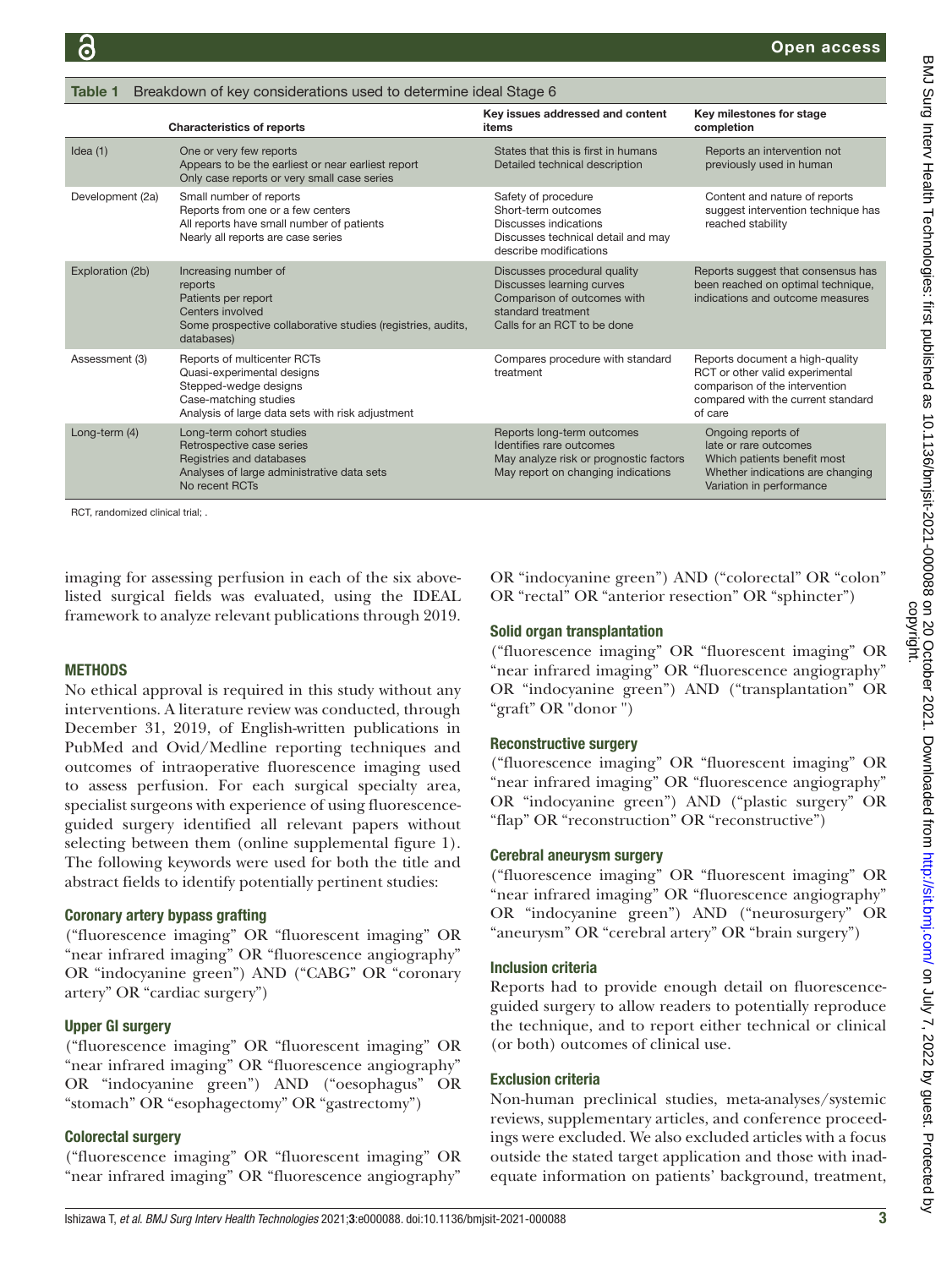and/or outcomes to allow the evaluation of what was done to whom and with what outcome.

## Analysis

The maturity stage of intraoperative fluorescence imaging for perfusion assessment was determined according to the IDEAL framework. $4-6$  Since the reports studied were not written in IDEAL style, the stage of the research field was determined by allocating studies to IDEAL stages retrospectively, using the following heuristic: Reports of only one or very few cases are classified as IDEAL Stage 1 (Idea). Outcomes of fluorescence imaging reported from case series and cohort studies were classified as IDEAL Stage 2a or Stage 2b (Exploration), with reports involving only a few centers (five or less) and with case series of <100 cases classed as Stage 2a, and larger studies as Stage 2b. Fluorescence imaging techniques evaluated in multicenter RCTs were considered Stage 3 (Assessment) and long-term evaluations using registries or databases were classified as Stage 4 (Long-term). The IDEAL stage proposed by the expert panels was determined after consensus formation in the observer panel about the overall state of the research field [\(online supplemental](https://dx.doi.org/10.1136/bmjsit-2021-000088) [figure 1](https://dx.doi.org/10.1136/bmjsit-2021-000088)), rather than assigning the highest stage possible based on single studies.

## **RESULTS Overview**

The research keywords, intended to include all reports related to intraoperative fluorescence imaging for perfusion assessments, identified 4268 articles for initial screening. After applying the inclusion and exclusion criteria, 196 articles, reporting on a total of 15003 patients, were submitted for further evaluation [\(online](https://dx.doi.org/10.1136/bmjsit-2021-000088) [supplemental figure 1](https://dx.doi.org/10.1136/bmjsit-2021-000088)).

The number of previous publications and number of reported cases are summarized, by year and by regional origin (Asia, Europe, North America, Oceana), in [figures](#page-3-0) 2 [and 3](#page-3-0), respectively. The use of intraoperative fluorescence imaging to assess perfusion has been reported since the early 2000s for CABG, reconstructive surgery, and cerebral aneurysm surgery. The number of publications and reported cases seemed to peak in 2004–2005 for CABG, while publications still appear to be increasing in number in all the other five fields. Reports on the use of fluorescence imaging during solid organ transplantation were much fewer than for the other surgical fields.

Regional distribution of the previous publications also differed between the six applications. In upper GI surgery, the majority of reports came from Asian countries, while the USA and Europe dominated in the fields of reconstructive surgery and solid organ transplantation, respectively.

# Summary of surveillance for each surgical field

Results on the literature surveillance for each surgical field are summarized, in terms of study design and



<span id="page-3-0"></span>Figure 2 Time and regional trends of publications on intraoperative fluorescence imaging for perfusion assessment were summarized according to the six surgical procedures. CABG, coronary artery bypass grafting; GI, gastrointestinal.

imaging techniques ([table](#page-5-0) 2), as well as the endpoint measures and additional information [\(table](#page-6-0) 3) used to determine each field's IDEAL stage. Background data for each article are summarized in [online supplemental](https://dx.doi.org/10.1136/bmjsit-2021-000088)  [tables 1–6.](https://dx.doi.org/10.1136/bmjsit-2021-000088)

## Coronary artery bypass grafting

In this field, our search yielded 17 eligible reports, of which 9 (53%) were case series with no control arm, involving five or fewer centers and under 100 patients. There were no large multicenter prospective studies. There was one  $\text{RCT}$ <sup>16</sup>. In total, 1401 cases were reported, the maximum number of patients in any study being 200 [\(online supplemental table 1](https://dx.doi.org/10.1136/bmjsit-2021-000088)).

Intravenously injected ICG was used in all studies, the most frequent dose being 1.25–2.5mg (reported in 35% of publications). Acceptable success rate and imaging accuracy visualizing graft/anastomosis patency was reported in 71% of the publications, some of which indicated better diagnostic ability to evaluate graft patency than with transit-time flowmetry  $(TTF)$ .<sup>17–19</sup> In these reports, ICG fluorescence angiography enabled the modification of surgical procedures (primarily anastomosis revision) in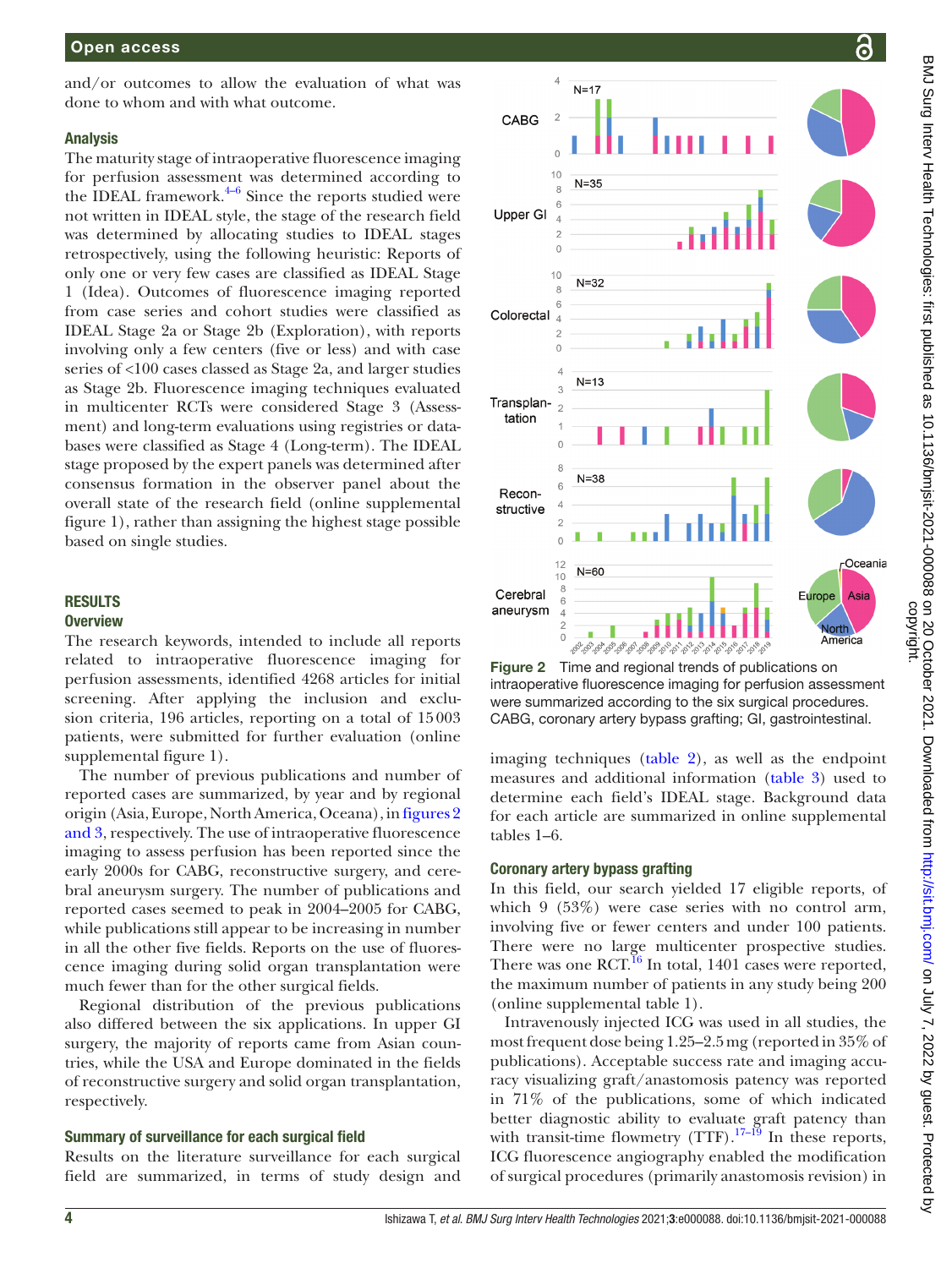

Figure 3 Time and regional trends of reported cases on intraoperative fluorescence imaging for perfusion assessment were summarized according to the six surgical procedures. CABG, coronary artery bypass grafting; GI, gastrointestinal.

0.5%–7.2% of patients. However, the only reported  $\mathrm{RCT}^{16}$ failed to identify any significant decrease in postoperative graft occlusion using ICG fluorescence angiography with TTF, relative to standard intraoperative management without intraoperative imaging. Only one study (6%) assessed the learning curve for the technique. $20$ 

Although consensus seemed to be reached on the imaging technique and outcome measures, suggesting that the technique is now stable, the one RCT failed to demonstrate any clinical benefit from ICG fluorescence angiography over conventional surgery. Thus, the field of intraoperative fluorescence imaging for CABG was considered to be in *IDEAL stage 2b*. A significant number of key questions requiring answers in Stage 2b have not yet been addressed, suggesting that a large collaborative cohort study or pilot study leading to an RCT might be useful before a new RCT is attempted.

## Upper GI surgery

In this field, our search yielded 35 eligible reports, of which 31 (89%) were case series involving five or fewer centers and under 100 patients. There was no large multicenter study or randomized trial. In total 1001 cases had

been reported, the maximum sample size being 86 cases [\(online supplemental table 2](https://dx.doi.org/10.1136/bmjsit-2021-000088)).

Intravenously injected ICG at a dose of 2.5mg was mainly used to assess blood perfusion in the remnant stomach being used for reconstruction. Although this technique was associated with a  $50\%-100\%$  success rate visualizing perfusion, leading to changes in the reconstruction procedure in up to 40% of patients, diagnostic accuracy—based on a quantitative analysis of fluorescence intensity—was rarely demonstrated. Whether ICG fluorescence imaging reduces postoperative anastomotic leaks remains unclear.

In this field, the lack of larger prospective cohort studies and RCTs, despite apparent consensus on technique, suggests that the evidence base is still at *IDEAL Stage 2a,* although it is now ready to proceed to Stage 2b.

#### Colorectal surgery

In this field, our search yielded 33 eligible reports, encompassing 3718 patients, among which 15 (45%) were case series involving five or fewer centers and under 100 patients. Two (6%) were larger multicenter prospective studies, involving 12 US centers $^{21}$  and 4 European centers, $^{22}$  respectively. There were no RCTs (online [supplemental table 3\)](https://dx.doi.org/10.1136/bmjsit-2021-000088).

ICG was injected intravenously at a dose of 2.5–5mg or 0.2–0.5mg/kg in the majority of studies, enabling visualization of blood perfusion in the colorectal and the ileal wall to be anastomosed in 63%–100% of cases. Application of this technique led surgeons to adjust the anastomotic site/method in 4%–40% of patients (rate reported in 80% of publications). This might lead to a lower rate of postoperative anastomotic leak/stenosis relative to nonrandomized controls (reported in eight studies).

Current evidence on the use of ICG fluorescence imaging for colorectal surgery could be classified as *IDEAL Stage 2b*, because consensus on the methodology, expected effects, patient population, and main endpoint (postoperative anastomotic leak) has been reached, and seems sufficient to proceed to an RCT.

#### Solid organ transplantation

In this field, our search yielded 13 eligible reports, all case series involving five or fewer centers and under 100 patients. There was no larger multicenter study or randomized trial. A total of 308 cases was reported ([online](https://dx.doi.org/10.1136/bmjsit-2021-000088)  [supplemental table 4\)](https://dx.doi.org/10.1136/bmjsit-2021-000088).

The purpose of this technique is to assess vessel patency and graft perfusion, which was achieved following the intravenous injection of ICG (2.5–7.5mg or 0.3–0.5mg/ kg) in approximately half of the studies. Perfusion also was assessed based on intensity and trends in fluorescence signals following ICG administration.

Although the safety and feasibility of this technique have been reported sufficiently, further prospective studies are needed to demonstrate the benefits of ICG fluorescence imaging in decision making during transplantation, and for postoperative graft function/survival. The nature of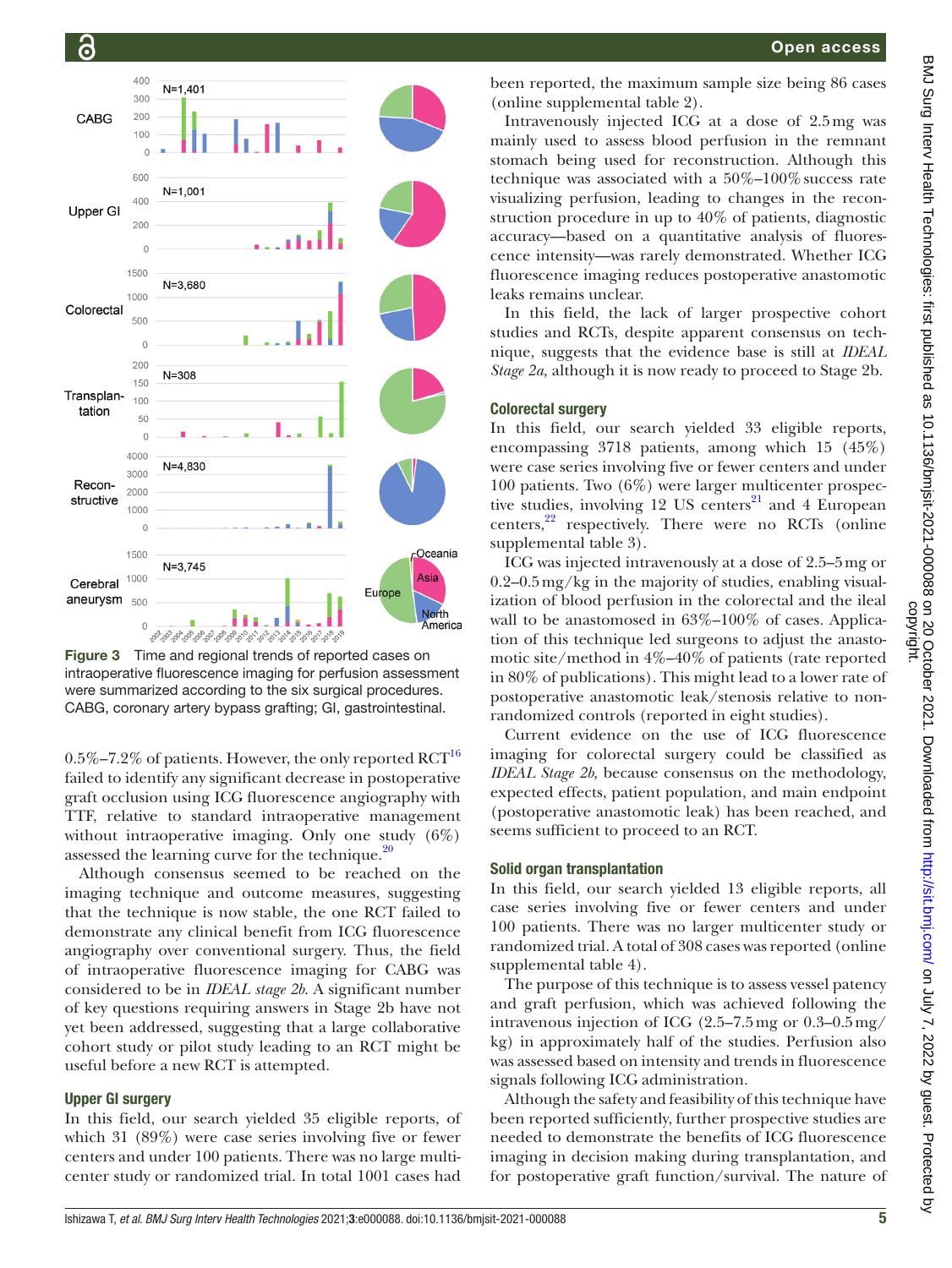<span id="page-5-0"></span>Table 2 Summary of previous publications on intraoperative fluorescence imaging for perfusion assessment in terms of study design and imaging techniques

|                                 |                        | No. of reported             |                                                                                                                  | Imaging techniques       |                                                                                 |                       |
|---------------------------------|------------------------|-----------------------------|------------------------------------------------------------------------------------------------------------------|--------------------------|---------------------------------------------------------------------------------|-----------------------|
| <b>Applications</b>             | No. of<br>publications | cases<br>(Max. sample size) | Study design                                                                                                     | <b>Fluorogenic agent</b> | Frequently used dose (range)                                                    | <b>IDEAL</b><br>stage |
| <b>CABG</b>                     | 17                     | 1401 (200)                  | Small case series*, 9 (53%)<br>Prospective studies, 15 (88%)<br>Large multicenter study†, 0 (0%)<br>RCT, 1 (6%)  | ICG (100%)               | 1.25-2.5 mg recognized (35%)<br>$(0.625 - 5.0$ mg)                              | 2 <sub>b</sub>        |
| Upper GI<br>surgery             | 35                     | 1001 (86)                   | Small case series*, 31 (89%)<br>Prospective studies, 12 (34%)<br>Large multicenter study†, 0 (0%)<br>RCT, 0 (0%) | ICG (100%)               | 2.5 mg IV (34%)<br>$(1.25 - 25 \,\text{mg})$                                    | 2a                    |
| Colorectal<br>surgery           | 33                     | 3718 (609)                  | Small case series*, 15 (45%)<br>Prospective studies, 16 (48%)<br>Large multicenter study†, 2 (6%)<br>RCT, 0 (0%) | ICG (100%)               | 2.5-5 mg IV (31%) or 0.2-0.5 mg/kg<br>IV (30%)<br>$(2.5 - 12.5$ mg)             | 2 <sub>b</sub>        |
| Solid organ<br>transplantation  | 13                     | 308 (77)                    | Small case series*, 13 (100%)<br>Prospective studies, 9 (69%)<br>Large multicenter study†, 0 (0%)<br>RCT, 0 (0%) | ICG (100%)               | 2.5-7.5 mg IV (38%) or 0.3-0.5 mg/<br>kg IV (31%)<br>$(0.6 - 25 \,\mathrm{mq})$ | 2a                    |
| Reconstructive<br>surgery       | 38                     | 4830 (3,315)                | Small case series*, 23 (61%)<br>Prospective studies, 17 (45%)<br>Large multicenter study†, 0 (0%)<br>RCT, 1 (3%) | ICG (97%)                | 5-12.5 mg IV (37%) or 0.5 mg/kg IV<br>(13%)<br>$(1.5 - 30$ mg)                  | 3                     |
| Cerebral<br>aneurysm<br>surgery | 60                     | 3745 (347)                  | Small case series*, 45 (75%)<br>Prospective studies, 7 (12%)<br>Large multicenter study†, 0 (0%)<br>RCT, 0 (0%)  | ICG (98%)                | 0.2-0.5 mg/kg IV (35%) or 25 mg IV<br>(32%)<br>$(6 - 30$ mg)                    | 2 <sub>b</sub>        |

\*Retrospective or prospective studies including less than 100 cases in five or less centers, without a control arm.

†Prospective multicenter study including equal to or more than 100 cases.

CABG, coronary artery bypass grafting; GI, gastrointestinal ; ICG, indocyanine green; IV, intravenous; RCT, randomized controlled trial.

current studies places the technique in *IDEAL Stage 2a*. This suggests that larger collaborative prospective cohort studies should be done, once it is clear that the technique is now stable, before an RCT is attempted.

# Reconstructive surgery

In this field, our search yielded 38 eligible reports, involving 4830 cases, two-thirds of them in a single retrospective database study in the USA (sample size  $3315$ ).<sup>23</sup> Twenty-three studies (61%) were case series involving five or fewer centers and under 100 patients. No larger multicenter prospective studies were included. There was one RCT [\(online supplemental table 5](https://dx.doi.org/10.1136/bmjsit-2021-000088)).

Intravenous ICG was used in all but one study, the dose ranging from 5 mg to 12.5mg. ICG fluorescence imaging enabled graft perfusion visualization in 71%–100% of cases, leading to the adjustment of reconstruction procedures in up to 70% of patients. For 12 studies, the authors suggested a possible decrease in postoperative complications, but this was not demonstrated in an internally valid manner against randomized controls. Quantitative analysis also was applied in 45% of the studies to determine cut-off values to predict postoperative complications. Learning curve and cost analyses also were available.

In the first double-blinded RCT reported in  $2016$ ,  $24$ skin/subcutaneous hypoperfusion identified by ICG fluorescence imaging was associated with a significantly higher rate of wound infection (28% vs 9.4%), but flap modification based on the fluorescence images did not prevent wound-related complications. The current

development status of this technique could be classified as *IDEAL Stage 3*, whereby further RCTs are needed to establish its efficacy improving postoperative complications and graft survival.

# Cerebral aneurysm surgery

In this field, our search yielded 60 eligible reports encompassing a total of 3745 cases, among which 45 reports (75%) were case series involving five or fewer centers and under 100 patients. There was no larger multicenter study or randomized trial. The maximum sample size in any study was 347 cases ([online supplemental table 6\)](https://dx.doi.org/10.1136/bmjsit-2021-000088).

ICG was usually administered intravenously just before observation at a dose of 0.2–0.5mg/kg or 25mg. The main purpose of ICG fluorescence imaging was to identify neck remnants, incomplete occlusion, and/or branch stenosis or occlusion, as an alternative to conventional digital subtraction angiography. An acceptable success rate of target identification (74%–100%) was reported for 80% of the studies, resulting in modification of 4%–50% of the surgical procedures (clip repositioning). Another possible application of this technique was to confirm the patency of anastomotic vessels, based on the quantitative analysis of fluorescence intensity. A potential complication associated with ICG administration was reported in one patient (transiently decreased oxygen saturation for  $1 \text{min}$  intraoperatively).<sup>25</sup> Fluorescein was used as a fluorophore in three studies, with an adverse reaction (skin yellowing) documented in 10 patients. $^{26}$  Two studies performed a cost analysis.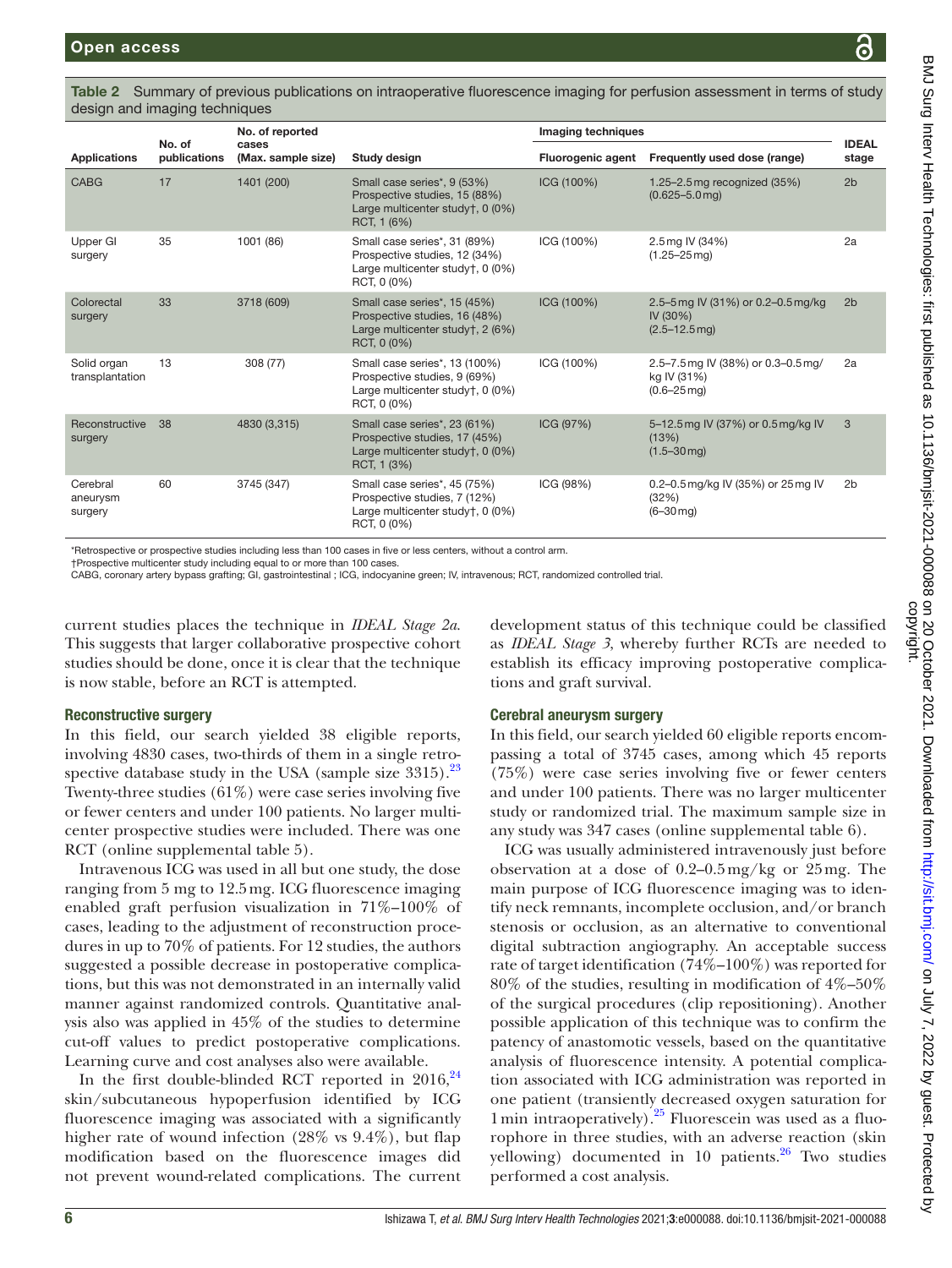<span id="page-6-0"></span>

|                                |                        | Endpoint measures                                                     |                                                                                                                        |                                                                     |                                                                                           |                                                                                    |                                 |                  |                       |
|--------------------------------|------------------------|-----------------------------------------------------------------------|------------------------------------------------------------------------------------------------------------------------|---------------------------------------------------------------------|-------------------------------------------------------------------------------------------|------------------------------------------------------------------------------------|---------------------------------|------------------|-----------------------|
| Applications                   | publications<br>No. of | Main purpose                                                          | Imaging accuracy                                                                                                       | intraoperative decision<br>Clinical impact,<br>changes in<br>making | outcomes (No. of<br>advantages in<br>postoperative<br>publications)<br>Significant        | Adverse effects<br>of fluorescence<br>imaging                                      | Assessment of<br>learning curve | analysis<br>Cost | <b>IDEAL</b><br>stage |
| CABG                           | 17                     | graft/anastomotic<br>Assessment of<br>patency                         | 100% success rate<br>50%-100%/100%<br>71% publications<br>documented in<br>sensitivity/<br>specificity<br>$75% -$      | 71% publications<br>documented in<br>$0.5\% - 7.2\%$                | $\mathbf{I}$                                                                              | None                                                                               | 1(6%)                           | 1(6%)            | 2 <sub>b</sub>        |
| Upper GI surgery               | 35                     | remnant stomach<br>Assessment of<br>perfusion                         | 100% success rate<br>54% publications<br>documented in<br>$50% -$                                                      | 11% publications<br>documented in<br>23%-40%                        | Less anastomotic leak<br>$\widehat{\tau}$                                                 | None                                                                               | 0(0%)                           | $\circ$          | 2a                    |
| Colorectal surgery             | 33                     | colorectal perfusion<br>to be anastomosed<br>Assessment of            | 100% success rate<br>39% publications<br>documented in<br>100%/93%<br>sensitivity/<br>specificity<br>63%-              | 82% publications<br>documented in<br>3.7%-40%                       | Less anastomotic leak<br>$(7)/$ stenosis $(1)$                                            | None                                                                               | 0(0%)                           | $\circ$          | 2b                    |
| transplantation<br>Solid organ | င္                     | vessel patency and<br>Assessment of<br>graft perfusion                | 100% success rate<br>69% publications<br>documented in                                                                 | 23% publications<br>documented in<br>0%-30%                         | $\overline{\phantom{a}}$                                                                  | None                                                                               | 0(0%)                           | $\circ$          | 2ã                    |
| Reconstructive<br>surgery      | 38                     | Assessment of graft<br>perfusion                                      | 100% success rate<br>85%-100%/88%-<br>39% publications<br>100% sensitivity/<br>documented in<br>specificity<br>$71% -$ | 21% publications<br>documented in<br>4.3%-70%                       | necrosis (8), infection<br>Less postoperative<br>complications (2),<br>$\widehat{\omega}$ | None                                                                               | 2(5%)                           | 3(8%)            | S                     |
| Cerebral aneurysm<br>Surgery   | 60                     | and cerebral artery<br>aneurysm closure<br>Assessment of<br>perfusion | 82% publications<br>documented in<br>74%-100%                                                                          | 55% publications<br>documented in<br>4.4%-50%                       | complications (1)<br>Less ischemic                                                        | Sat O <sub>2</sub> decrease<br>(ICG, 1) and<br>(fluorescein, 10)<br>skin yellowing | $0(0\%)$                        | 2(3%)            | 2b                    |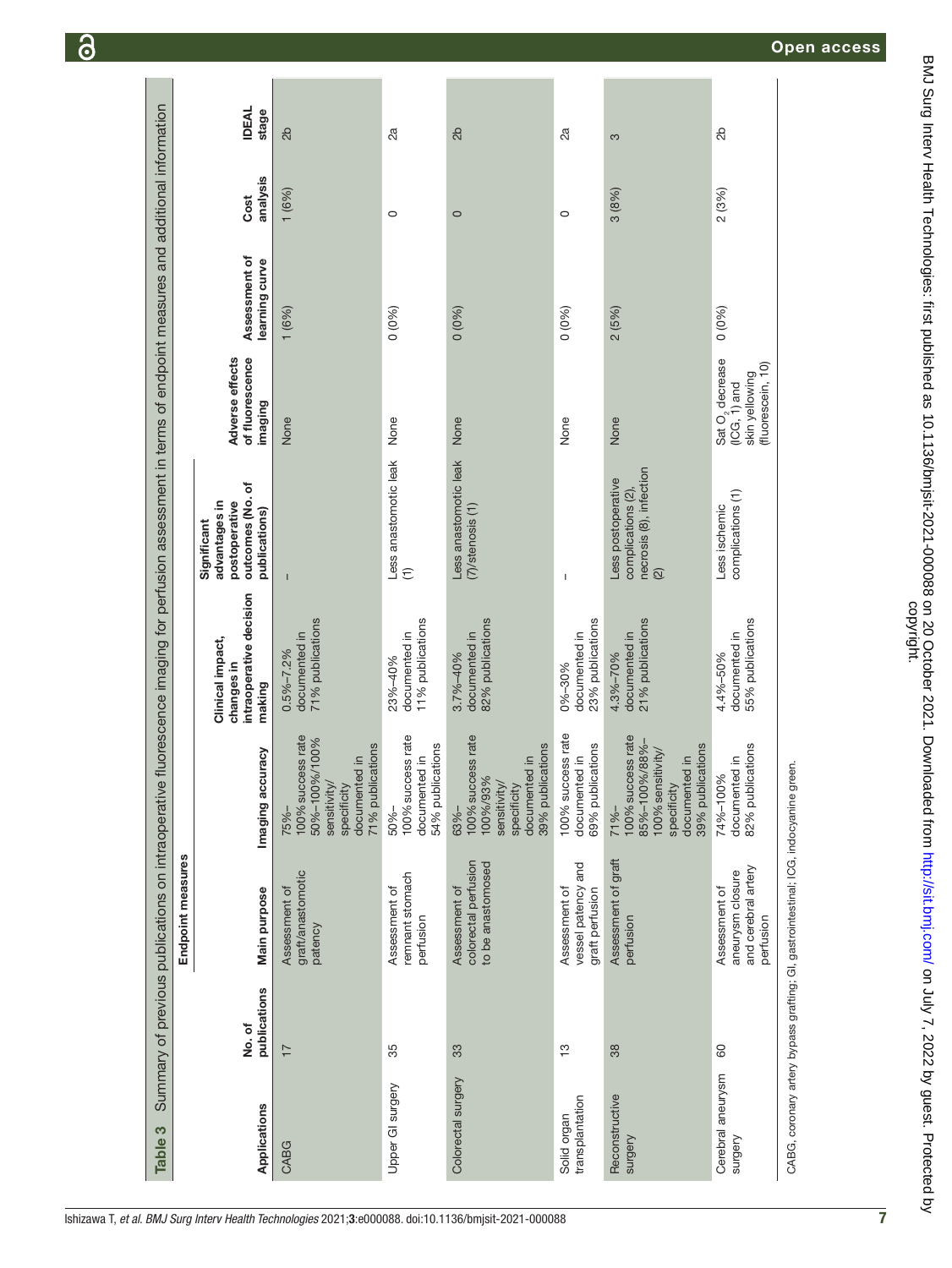Despite the low proportion of prospective studies for this application, consensus on the methods and outcome measures of ICG fluorescence imaging seems to be established, probably because of the spread of surgical microscopy equipped with near-infrared imaging systems. The clinical impact of fluorescence imaging use should be evaluated by further large prospective collaborative studies (*IDEAL Stage 2b*) before an RCT is conducted.

#### **DISCUSSION**

This review of intraoperative fluorescence imaging for perfusion assessments revealed that the number of publications differs by year and by geographic region across the different surgical fields. A recent increase in publications in digestive surgery reflects interest in the use of intraoperative perfusion assessments for anastomotic leak prevention. Our IDEAL framework analysis indicates that evidence for upper GI surgery is in Stage 2a, but ready to progress to Stage 2b, whereas in colorectal surgery it is at Stage 2b and ready to progress to Stage 3. Therefore, prospective, collaborative, cohort studies (to finalize consensus on methods and outcome measures for an RCT) are now appropriate for upper GI surgery, while colorectal surgery is now ready to proceed to one or more well-designed RCTs. For example, a multicenter RCT (IntAct) is currently underway for evaluating whether the assessment of anastomotic perfusion using ICG fluorescence imaging can minimize the incidence of anastomotic leak compared with conventional white-light laparoscopy.<sup>27</sup> This difference in progression may be associated with the complicated vessel networks that exist in the stomach, making perfusion assessments during upper GI surgery more difficult than during colorectal surgery. Techniques enabling the systematic and quantitative evaluation of organ perfusion would be valuable, both in this field and that of solid organ transplantation (IDEAL 2a).

Reconstructive surgery has the oldest history of intraoperative fluorescence imaging use, since the first report in 2002,<sup>9</sup> with an increasing number of recently published prospective studies, including one  $\text{RCT}^{21}$  $\text{RCT}^{21}$  $\text{RCT}^{21}$  Few alternatives are available for real-time assessments of graft perfusion. Although its IDEAL stage could be considered 'early Stage 3', to date there have been no large, prospective studies (Stage 2b). Further well-designed prospective trials are needed to clarify whether perfusion assessments are effective at decreasing postoperative complications; however, prior Stage 2b exploratory studies would help to strengthen the design of these trials. Active introduction of this technique to regions outside the USA is also recommended to further disseminate its use, which could contribute to enhancing the safety of reconstructive surgery worldwide.

The first report on fluorescence angiography use during CABG was also published in  $2002<sup>10</sup>$  $2002<sup>10</sup>$  $2002<sup>10</sup>$  but publications did not increase after peaking in 2004–2005, suggesting that this technique might be routinely used by only specialized surgeons. Early studies indicated that ICG fluorescence angiography enables graft revisions, but

few studies demonstrated improved postoperative graft patency. Despite the presence of an  $\text{RCT}$ ,<sup>15</sup> this field lacks evidence from larger, prospective studies and is, therefore, just at the start of IDEAL Stage 2b. Larger collaborative cohort studies would strengthen the design of future RCTs, which are needed if this technique is to gain wider application. The advantages of ICG fluorescence angiography should also be evaluated in terms of cost, since it requires an additional investment to attain the necessary near-infrared imaging systems.

In the field of cerebral aneurysm surgery, the number and worldwide distribution of previous publications on fluorescence imaging for use assessing perfusion was remarkably high, relative to the five other surgical fields we evaluated, but there was a lack of high-level evidence indicating improved postoperative outcomes. No other techniques are widely available which enable the realtime visualization of blood flow around aneurysms during microscopic surgery. Fluorescence imaging is already widely disseminated and useful, at least, for surgical decision making. It is, therefore, unrealistic to create an appropriate control arm for an RCT. This is typical of situations wherein implementation has preceded evaluation. In such instances, remedial improvement of the evidence base can best be achieved through large, retrospective analyses of data extracted from registry systems and/or prospective clinical databases (IDEAL Stage 4).

The major advantage of using the IDEAL framework lies in the fact that it facilitates the planning of further studies to develop novel surgical procedures into standard techniques to be used more widely and effectively. In the present study, we did not make precise evaluations of research quality for each of the 196 articles, since some critical information tended to be missing especially in the reports in the earlier development phase. In contrast, the types of publication and the questions addressed to understand the progress of the overall field of research could be studied sufficiently. As a result, we were able to reach evidence-based consensus on the development stage of these fluorescence imaging techniques systematically by using questionnaires based on the IDEAL flowchart for stage assignment.

Overviewing IDEAL staging among applications of fluorescence imaging for perfusion assessment will be helpful in standardization and optimization of the imaging techniques, which have so far been developed independently in each surgical procedure. We are going to adopt the same approach with improving the survey protocol to elucidate the development stage of intraoperative fluorescence imaging for the remaining applications such as anatomy visualization, cancer localization, and lymph mapping. Lastly, delineation of regional trends in the development of fluorescence imaging will enable us to understand where further research and clinical application are needed and whether the technique is sufficiently distributed for designing international multicenter studies.

In summary, intraoperative fluorescence imaging has been used in numerous surgical fields for the assessment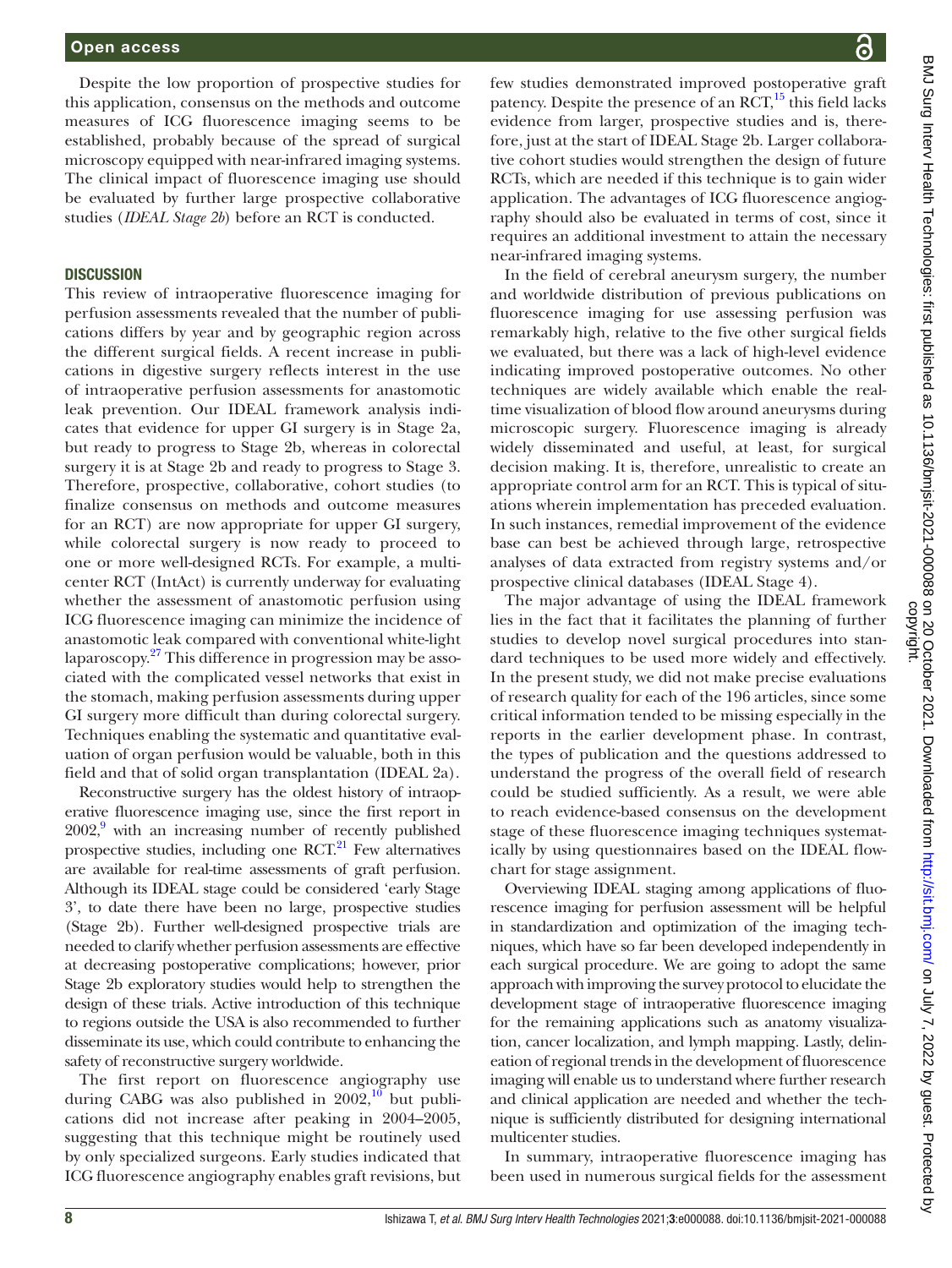of perfusion, with the evaluation development status ranging from IDEAL Stage 2a to Stage 3. Although this technique is considered safe and feasible, and provides surgeons with beneficial information on blood perfusion for surgical decision making, prospective cohort studies and RCT remain necessary to evaluate its effectiveness enhancing surgical outcomes, also taking into account other issues like standardization of imaging techniques, cost and learning curves. The IDEAL stage analysis reported here has identified the preliminary work needed to optimize the design of such trials.

#### Author affiliations

<sup>1</sup>Hepato-Biliary-Pancreatic Surgery Division, Department of Surgery, Graduate

School of Medicine, The University of Tokyo, Bunkyo-ku, Tokyo, Japan

<sup>2</sup>IDEAL Collaboration, Nuffield Department of Surgical Science, University of Oxford, John Radcliffe Hospital, Oxford, UK

<sup>3</sup>Flagler Hospital, St. Augustine, Florida, USA

4 Elisabeth-Krankenhaus Thuine, Thuine, Germany

5 Maimonides Medical Center, Brooklyn, New York, USA

6 Rabin Medical Center, Petah Tikva, Israel

<sup>7</sup>Saint-Pierre University Hospital, Bruxelles, Bruxelles, Belgium

8 Klinikum Südstadt Rostock, Rostock, Mecklenburg-Vorpommern, Germany

9 Cleveland Clinic Florida, Weston, Florida, USA

<sup>10</sup>General Surgery Department, Hadassah Medical Center Hebrew University Biotechnology Park, Jerusalem, Jerusalem, Israel

<sup>11</sup>Department of Surgery, Fondazione IRCCS Ca' Granda Ospedale Maggiore Policlinico, Milan, Lombardia, Italy

<sup>12</sup>Department of Digestive Surgery, Amiens University Hospital, Amiens, Hauts-de-France, France

<sup>13</sup>Simplication of Surgical Pateint Care Research Unit, University of Picardie Jules Verne, Amiens, France

<sup>14</sup>UCD Centre for Precision Surgery, University College Dublin, Dublin, Ireland

<sup>15</sup>Department of Surgery, Mater Misericordiae University Hospital, Dublin, Ireland  ${}^{16}$ Service of Visceral Surgery, Geneva University Hospitals and Medical School, Geneva, Switzerland

<sup>17</sup>Department of Biomedical Sciences, Humanitas University, Milan, Italy <sup>18</sup>IRCCS Humanitas Research Hospital, Rozzano, Lombardia, Italy

<sup>19</sup>Centre Hépato-Biliaire, Hopital Universitaire Paul Brousse, Villejuif, France

<sup>20</sup>Department of Plastic, Reconstructive and Hand Surgery, Maastricht University Medical Centre+, Maastricht, Limburg, Netherlands

<sup>21</sup>Department of Neurological Surgery, Nippon Medical School, Bunkyo-ku, Tokyo, Japan

<sup>22</sup>University of California San Diego, La Jolla, California, USA

<sup>23</sup>IHU Strasbourg, Institute of Image-Guided Surgery and IRCAD, Research Institute against Cancer of the Digestive System, Strasbourg, France

<sup>24</sup>National Center for Global Health and Medicine, Shinjuku-ku, Tokyo, Japan <sup>25</sup>Hospital de Clinicas Buenos Aires, University of Buenos Aires, Buenos Aires, Argentina

<sup>26</sup>Science Right Research Consulting London, Ontario, Canada

Acknowledgements This work was endorsed by the International Society for Fluorescence Guided Surgery (ISFGS), based on discussion that occurred at the 6th Annual Meeting on February 16, 2018 in Miami, Florida.

Contributors Study conception and design: TI, MCC. Acquisition of data: TI, DM, TC, OW, GD, SS-K, SDW, MA-G, LB, EC, CS, RC, FR, MC, AS, EV, MTe, MTa, KH, RMS, TP, YM, FM. Interpretation of data: MCC, MB, MD, NK, FD, KW, RJR. Drafting the manuscript: TI, KW. Critical revisions of the manuscript: MCC, DM, TC, OW, GD, SS-K, SDW, MA-G, LB, EC, CS, RC, FR, MC, AS, EV, MTe, MTa, KH, RMS, TP, YM, FM, MB, MD, NK, FD, KW, RJR. Final approval of the final version and agreement for submission: All authors.

Funding The authors have not declared a specific grant for this research from any funding agency in the public, commercial or not-for-profit sectors.

Competing interests TI (associate editor), PMC (editor in chief), NK and RJR are editorial board members of *BMJ Surgery, Interventions, & Health Technologies*. The other authors have no competing interests to declare.

#### Patient consent for publication Not required.

Provenance and peer review Not commissioned; externally peer reviewed.

Data availability statement All data relevant to the study are included in the article or uploaded as supplementary information.

Open access This is an open access article distributed in accordance with the Creative Commons Attribution Non Commercial (CC BY-NC 4.0) license, which permits others to distribute, remix, adapt, build upon this work non-commercially, and license their derivative works on different terms, provided the original work is properly cited, appropriate credit is given, any changes made indicated, and the use is non-commercial. See: [http://creativecommons.org/licenses/by-nc/4.0/.](http://creativecommons.org/licenses/by-nc/4.0/)

#### ORCID iDs

Takeaki Ishizawa <http://orcid.org/0000-0002-9534-6973> Peter McCulloch <http://orcid.org/0000-0002-3210-8273>

#### **REFERENCES**

- <span id="page-8-0"></span>1 Dip FD, Ishizawa T, Kokudo N, eds. *Fluorescence imaging for surgeons*. Switzerland: Springer International Publishing, 2015.
- 2 Dip F, Boni L, Bouvet M, *et al*. Consensus conference statement on the general use of near-infrared fluorescence imaging and indocyanine green guided surgery: results of a modified delphi study. *[Ann Surg](http://dx.doi.org/10.1097/SLA.0000000000004412)* 2020. doi:10.1097/SLA.0000000000004412. [Epub ahead of print: 17 Nov 2020].
- <span id="page-8-1"></span>3 The International society for fluorescence-guided surgery. Available: <https://www.isfgs.org/>
- <span id="page-8-2"></span>4 McCulloch P, Altman DG, Campbell WB, *et al*. No surgical innovation without evaluation: the ideal recommendations. *[Lancet](http://dx.doi.org/10.1016/S0140-6736(09)61116-8)* 2009;374:1105–12.
- 5 Hirst A, Philippou Y, Blazeby J, *et al*. No surgical innovation without evaluation: evolution and further development of the ideal framework and recommendations. *[Ann Surg](http://dx.doi.org/10.1097/SLA.0000000000002794)* 2019;269:211–20.
- <span id="page-8-3"></span>6 Pennell CP, Hirst AD, Campbell WB, *et al*. Practical guide to the idea, development and exploration stages of the ideal framework and recommendations. *[Br J Surg](http://dx.doi.org/10.1002/bjs.10115)* 2016;103:607–15.
- <span id="page-8-4"></span>7 Lund F, Jogestrand T. Video fluorescein imaging of the skin: description of an overviewing technique for functional evaluation of regional cutaneous blood perfusion in occlusive arterial disease of the limbs. *[Clin Physiol](http://dx.doi.org/10.1046/j.1365-2281.1997.00057.x)* 1997;17:619–33.
- <span id="page-8-5"></span>8 Lange K, Boyd LJ. The use of fluorescein to determine the adequacy of the circulation. *[Med Clin North Am](http://dx.doi.org/10.1016/S0025-7125(16)36467-7)* 1942;26:943–52.
- <span id="page-8-6"></span>9 Guyer DR, Puliafito CA, Monés JM, *et al*. Digital indocyaninegreen angiography in chorioretinal disorders. *[Ophthalmology](http://dx.doi.org/10.1016/S0161-6420(92)31981-5)* 1992;99:287–91.
- <span id="page-8-7"></span>10 Holm C, Mayr M, Höfter E, *et al*. Intraoperative evaluation of skin-flap viability using laser-induced fluorescence of indocyanine green. *[Br J](http://dx.doi.org/10.1054/bjps.2002.3969)  [Plast Surg](http://dx.doi.org/10.1054/bjps.2002.3969)* 2002;55:635–44.
- <span id="page-8-8"></span>11 Rubens FD, Ruel M, Fremes SE. A new and simplified method for coronary and graft imaging during CABG. *[Heart Surg Forum](http://www.ncbi.nlm.nih.gov/pubmed/12114127)* 2002;5:141–4.
- <span id="page-8-9"></span>12 Raabe A, Beck J, Gerlach R, *et al*. Near-infrared indocyanine green video angiography: a new method for intraoperative assessment of vascular flow. *[Neurosurgery](http://dx.doi.org/10.1097/00006123-200301000-00017)* 2003;52:132–9.
- <span id="page-8-10"></span>13 Sekijima M, Tojimbara T, Sato S, *et al*. An intraoperative fluorescent imaging system in organ transplantation. *[Transplant Proc](http://dx.doi.org/10.1016/j.transproceed.2004.09.001)* 2004;36:2188–90.
- <span id="page-8-11"></span>14 Kudszus S, Roesel C, Schachtrupp A, *et al*. Intraoperative laser fluorescence angiography in colorectal surgery: a noninvasive analysis to reduce the rate of anastomotic leakage. *[Langenbecks](http://dx.doi.org/10.1007/s00423-010-0699-x)  [Arch Surg](http://dx.doi.org/10.1007/s00423-010-0699-x)* 2010;395:1025–30.
- <span id="page-8-12"></span>15 Shimada Y, Okumura T, Nagata T, *et al*. Usefulness of blood supply visualization by indocyanine green fluorescence for reconstruction during esophagectomy. *[Esophagus](http://dx.doi.org/10.1007/s10388-011-0291-7)* 2011;8:259–66.
- <span id="page-8-13"></span>16 Singh SK, Desai ND, Chikazawa G, *et al*. The graft imaging to improve patency (GRIIP) clinical trial results. *[J Thorac Cardiovasc](http://dx.doi.org/10.1016/j.jtcvs.2009.09.048)  [Surg](http://dx.doi.org/10.1016/j.jtcvs.2009.09.048)* 2010;139:e291:294–301.
- <span id="page-8-14"></span>17 Desai ND, Miwa S, Kodama D, *et al*. A randomized comparison of intraoperative indocyanine green angiography and transit-time flow measurement to detect technical errors in coronary bypass grafts. *[J](http://dx.doi.org/10.1016/j.jtcvs.2005.09.061)  [Thorac Cardiovasc Surg](http://dx.doi.org/10.1016/j.jtcvs.2005.09.061)* 2006;132:585–94.
- 18 Handa T, Katare RG, Sasaguri S, *et al*. Preliminary experience for the evaluation of the intraoperative graft patency with real color charge-coupled device camera system: an advanced device for simultaneous capturing of color and near-infrared images during coronary artery bypass graft. *[Interact Cardiovasc Thorac Surg](http://dx.doi.org/10.1510/icvts.2008.201418)* 2009;9:150–4.